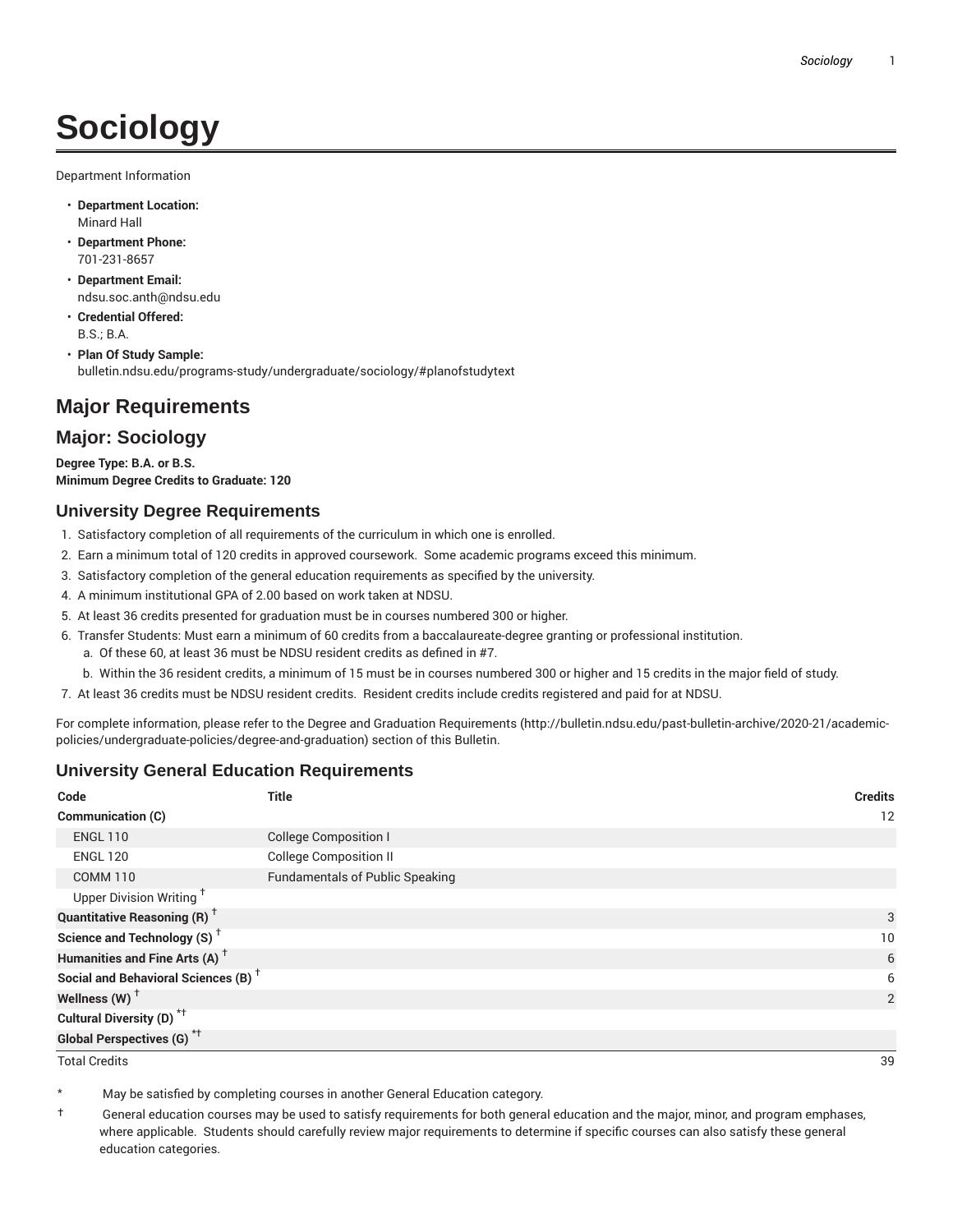• A list of university approved general education courses and administrative policies are available here (http://bulletin.ndsu.edu/past-bulletinarchive/2020-21/academic-policies/undergraduate-policies/general-education/#genedcoursestext).

#### **Arts, Humanities, and Social Sciences**

#### **Degree Requirements**

**Bachelor of Science (B.S.) Degree –** The completion of a minor program of study, a second major, or a second degree is required.

**Bachelor of Arts (B.A.) Degree –** Second year language proficiency at college level required.

#### **Arts, Humanities and Social Sciences College Requirements**

An additional 9 credits are required by the College of Arts, Humanities and Social Sciences for all Bachelor of Science and Bachelor of Arts degree programs of study, except the Bachelor of Fine Arts degree, the Bachelor of Music degree, the Bachelor of Science in Architecture degree, and the Bachelor of Science degree with a major in Environmental Design:

| Code                 | Title                                                                                                                                                                                                                                                                                                                                                              | <b>Credits</b> |
|----------------------|--------------------------------------------------------------------------------------------------------------------------------------------------------------------------------------------------------------------------------------------------------------------------------------------------------------------------------------------------------------------|----------------|
|                      | <b>AH&amp;SS College Requirements</b>                                                                                                                                                                                                                                                                                                                              |                |
|                      | Courses used to satisfy any general education requirement cannot be used to also count toward the AH&SS College Requirements. A<br>minimum of three credits is required in each of the 3 following areas for a total of 9 credits. Choose only those courses with the prefixes<br>listed for each area. A course with the WGS prefix can only be used in one area. |                |
|                      | <b>Area One: Humanities</b>                                                                                                                                                                                                                                                                                                                                        | 3              |
|                      | ARB, ENGL, FREN, GERM, HIST, HUM, PHIL, RELS, SPAN, or WGS                                                                                                                                                                                                                                                                                                         |                |
|                      | <b>Area Two: Social Sciences</b>                                                                                                                                                                                                                                                                                                                                   | 3              |
|                      | ANTH, CJ, COMM, EMGT, POLS, SOC, or WGS                                                                                                                                                                                                                                                                                                                            |                |
|                      | <b>Area Three: Fine Arts</b>                                                                                                                                                                                                                                                                                                                                       | 3              |
|                      | ARCH, ART, ENVD, LA, MUSC, or THEA                                                                                                                                                                                                                                                                                                                                 |                |
| <b>Total Credits</b> |                                                                                                                                                                                                                                                                                                                                                                    | q              |

#### **Major Requirements**

| Code                                                                        | <b>Title</b>                                                                  | <b>Credits</b> |
|-----------------------------------------------------------------------------|-------------------------------------------------------------------------------|----------------|
| <b>Sociology Core Requirements</b>                                          |                                                                               |                |
| <b>ANTH 111</b>                                                             | Introduction to Anthropology (May satisfy general education category B and D) | 3              |
| or ANTH 206                                                                 | Introduction to Cultural Anthropology: Peoples of the World                   |                |
| SOC 110                                                                     | Introduction to Sociology (May satisfy general education category B)          | 3              |
| or SOC 115                                                                  | Social Problems                                                               |                |
| or SOC 116                                                                  | <b>Global Social Problems</b>                                                 |                |
| SOC 214                                                                     | Social Interaction                                                            | 3              |
| SOC 340                                                                     | Social Research Methods                                                       | 3              |
| SOC 410                                                                     | Social Inequality                                                             | 3              |
| <b>SOC 422</b>                                                              | Development Of Social Theory                                                  | 3              |
| <b>SOC 470</b>                                                              | Social Data Analysis                                                          | 3              |
| SOC 489                                                                     | Senior Capstone In Sociology <sup>*</sup>                                     |                |
| <b>STAT 330</b>                                                             | Introductory Statistics (May satisfy general education category R)            | 3              |
| Electives: Select an additional 12 credits from the electives listed below: |                                                                               | 12             |
| SOC 233                                                                     | Sociology of Organizations and Work                                           |                |
| SOC 235                                                                     | <b>Cultural Diversity</b>                                                     |                |
| SOC 401                                                                     | Sociology of Religion                                                         |                |
| SOC 405                                                                     | <b>Community Development</b>                                                  |                |
| <b>SOC 407</b>                                                              | <b>Deviant Behavior</b>                                                       |                |
| SOC 412                                                                     | Sociology of Gender                                                           |                |
| SOC 416                                                                     | Sociology Through Literature                                                  |                |
| SOC 417                                                                     | Sociology of the Family                                                       |                |
| SOC 418                                                                     | Social Psychology                                                             |                |
| <b>SOC 424</b>                                                              | <b>Feminist Theory and Discourse</b>                                          |                |
| <b>SOC 425</b>                                                              | Sociology of Culture                                                          |                |